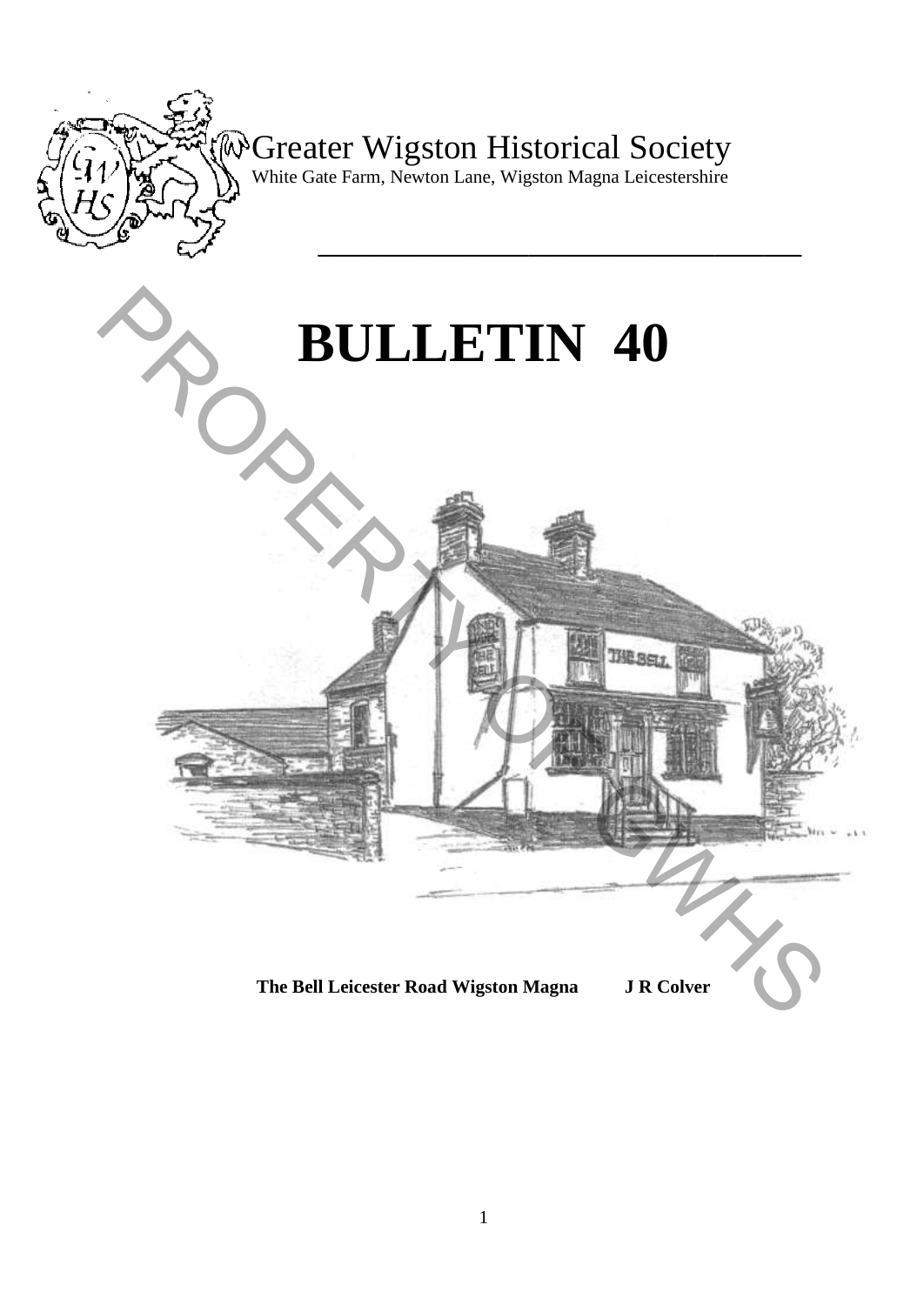### PROGRAMME OF MEETINGS OCTOBER 1994 TO FEBRUARY 1995

#### **Wednesday 19th October 1994**

A Wistow Evening - Bernard Elliott. 7.30p.m. Wigston Liberal Club.

#### **Wednesday 16th November 1994**

The History of Lighting - Dr. Jim Coaton (former Technical Director at Thorn Lighting). 7.30p.m. Wigston Liberal Club.

### **Wednesday 21st December 1994**

Christmas Party. 7.30p.m. Wigston Liberal Club.

### **Wednesday 18th January 1995**

The Grantham Canal - Richard Harrison. 7.30p.m. Wigston Liberal Club.

#### **Wednesday 15th February 1995**

A.G.M. followed by short talks from members on the theme - Wigston People. 7.30p.m. Wigston Liberal Club.

### **FRONT COVER ILLUSTRATION**

Jim Colver's drawing for this issue of the bulletin features The Bell Inn on Leicester Road. It was built c. 860 and has suffered few alterations except for its outbuildings. The licence was transferred from The Bell Inn in Bell Street, a coaching inn which lost its trade with the arrival of the railways and was converted into 'Shipps<sup>1</sup> drapery shop.

Drake's Directory first mentions the present Bell Inn in 1861 and gives the landlord as James Tabberer. Subsequent directories list William Cook 1870, Thomas Burbidge Potter 1875, Simeon Pole 1884,<br>Charles Ward 1888, Edwin Varnham 1894-1908, Henry Boothaway 1916-1925, Walter Hipwell 1928 and Ernest E. Garnett 1932-41.

The Bulletin is published three times a year on 1st February, June and October. Articles etc. (which are always welcome) should be submitted to either of the Joint Editors three clear weeks before the publication date please.

Joint Editors; Mrs. Chris Smart, 197 Queens Road, Leicester. Mrs. Tricia Berry, 7 Wensleydale Road, Wigston.

####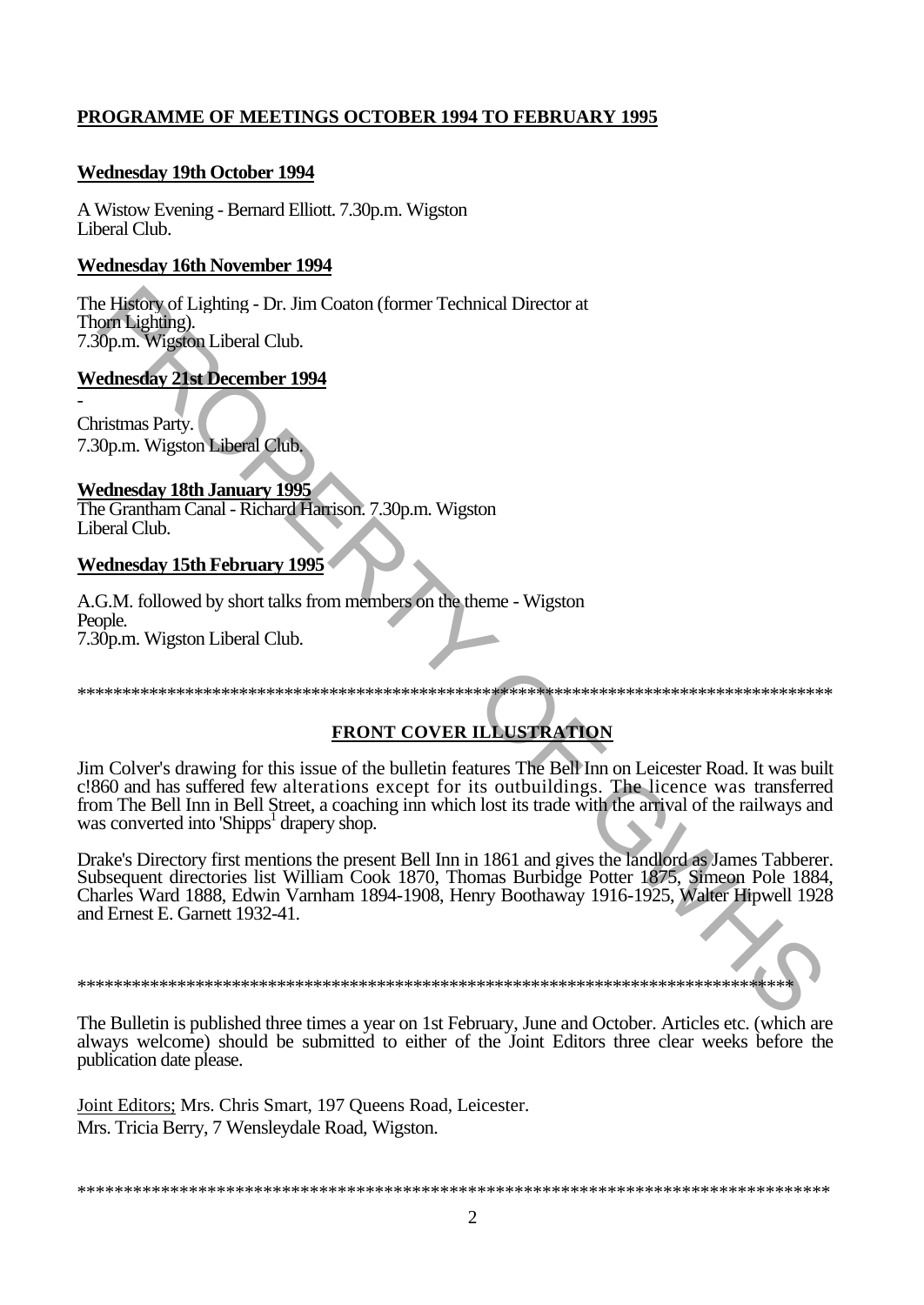#### **JUNE MEETING**

This meeting took the form of a coach outing to Thrumpton Hall near Nottingham. Thrumpton is a privately owned country estate which includes a 17th Century hall with gardens, park, home farm, most of the houses in the village and the chancel and advowson of Thrumpton Church. The owner, Mr. George Fitzroy Seymour, sadly died very suddenly about 3 weeks before our visit. His widow, Rosemary, was absent from home to be with her grand-daughter who was 4 years old that day. The couple have a son who lives in America and a daughter, the writer, Miranda Seymour.

We had tea and biscuits in the old kitchen before dividing into 2 groups to tour the house and grounds. The present house, on the site of a previous one, was built in 1609. It is of a lovely mellow brick with typical Elizabethan style chimneys. There is a particularly fine carved Charles 11 staircase designed by Webb who was a pupil of Indigo Jones. In the oak panelled drawing room there is a carved plaster rose in the ceiling. This was a sign that confidential matters could be discussed there and is where the latin term sub rosa, under the rose, comes from. Off this room is a priest's hiding hole and secret staircase built into the chimney breast. We saw several beautifully furnished rooms with Hepplewhite chairs and notable paintings. In the red bedroom was *a* Jacobean bed decorated with stump work embroidery. A signed photograph of Queen Victoria was a present to the late owner's mother who was her goddaughter.

In the grounds there is a rose garden, fine lawns, ha-ha wall to separate it from the park and many specimen trees, some planted to commemorate Royal anniversaries. There are also the marked graves of much loved pet dogs.

The property has been owned by 3 different families. Firstly, from the 12th Century, by the Powdrills who had it confiscated for their involvement in the Gun Powder Plot. It was then conveyed by the Crown in 1607 to Gervase Pigot whose son, also Gervase, assisted Thoroton when he wrote the first county history of Nottinghamshire. The second Gervase married an heiress and spent much money improving the property, too much, for when he died his mother, who outlived him, had to mortgage the property. The mortgage was taken up by John Emerton who eventually foreclosed and took possession in 1696. It has remained in that family ever since.

John Emerton left the property to his great nephew William Westcomb. It continued in the Westcomb name until Lucy Westcomb married the 8th Lord Byron who was a relation of the famous poet. Lucy had inherited the estate when she came of age. She died aged 88 in 1912. She had lived at Thrumpton and ruled it, like Queen Victoria had ruled England, for nearly 70 years. She is remembered with awe but also with affection. The estate was left in 1949 to George Seymour by his Uncle the 10th Lord Byron. However, death duties forced the trustees to sell the property but he managed to raise the money to buy back what should have been his anyway. By judicious sales of some of the farms he managed to repay the mortgage and make the estate pay. Sive the metric system and the control of the result in the cared Charles UT stations who was a pupil of Indigo Jones. In the case metrically furne careed Charles UT stationse designs the control of the system and control

After many thanks to our helpful guides and a message of condolence to Mrs. Seymour we returned to Wigston.

#### \*\*\*\*\*\*\*\*\*\*\*\*\*\*\*\*\*\*\*\*\*\*\*\*\*\*\*\*\*\*\*\*\*\*\*\*\*\*\*\*\*\*\*\*\*\*\*\*\*\*\*\*\*\*\*\*\*\*\*\*\*\*\*\*\*\*\*\*\*\*\*\*\*\*\*\*\*\*\*\*\*\*\*

#### **August meeting**

On Wednesday the 17th of August the Society met in the Paddock Street car park to be taken by coach to Uppingham for a visit to Uppingham School.

The School was founded by Archdeacon Johnson in 1584. It was originally housed in a single schoolroom (now the Art School) near to the Church of St. Peter and St. Paul in the Market Place.

In the late eighteenth century students were provided with individual study rooms, innovative for the period.

i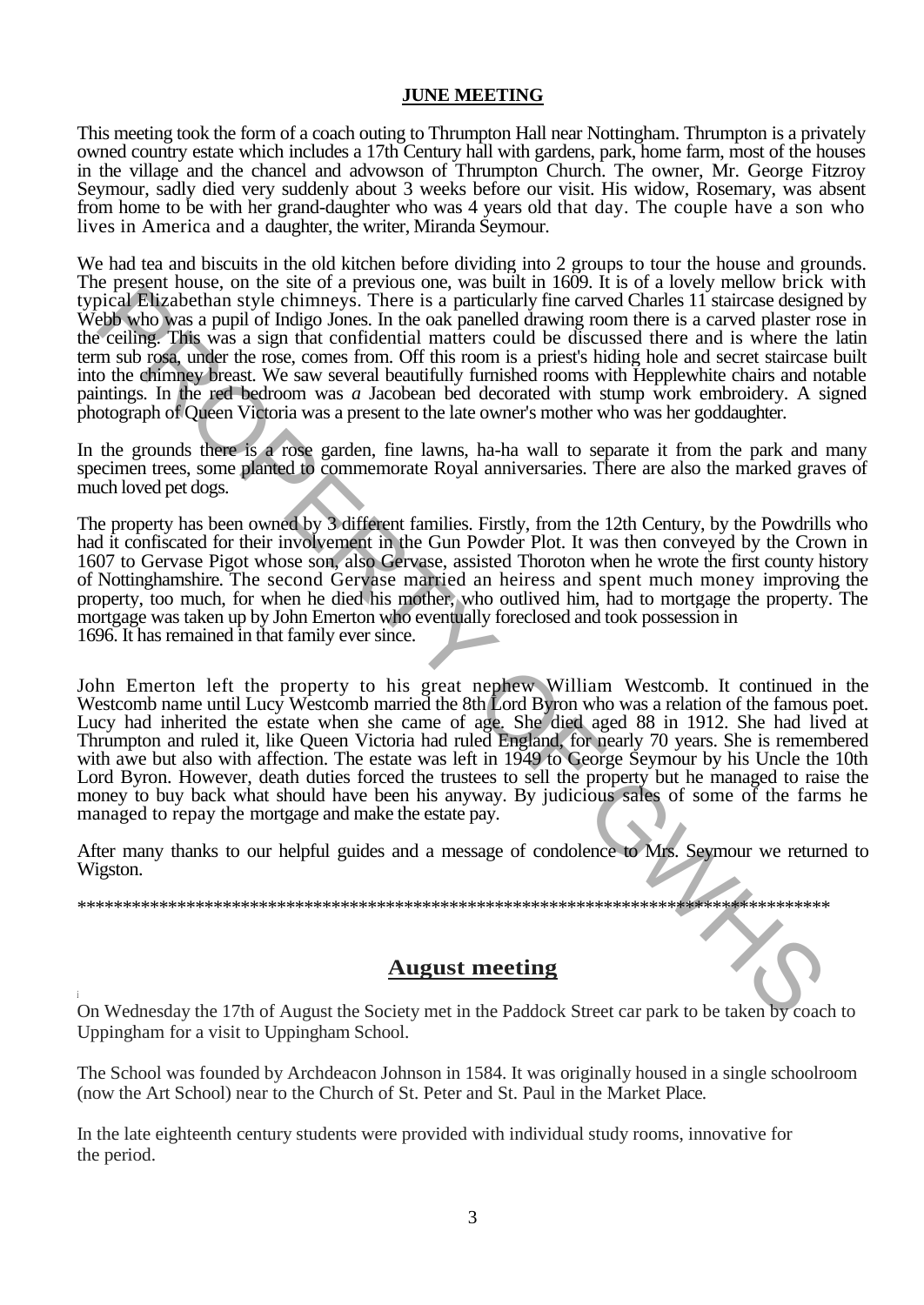Edward Thring was appointed headmaster in 1853, and this heralded a period of expansion. In twelve years the school increased from 23 boarders to over 300.

Thring was an enlightened head, convinced that the good influence of comfortable and pleasant surroundings was preferable to the spartan regime found at other schools.

The Library is the most obvious remnant of Johnson's original hospital. It has an attractive ceiling and a circular vestibule with a distinctive war memorial.

The school chapel has been extended and new and old blend curiously together. The war memorial chapel commemorates Old Uppingham pupils killed during World War II.

We were then shown the old school hall now divided into two parts but time forbade us from seeing all of the buildings and houses which spread throughout the town.

This was *a* most interesting visit, made memorable by our charming and knowledgeable guides. We left Uppingham to travel, to the Langtons for an informal supper, before returning to Wigston.

\*\*\*\*\*\*\*\*\*\*\*\*\*\*\*\*\*\*\*\*\*\*\*\*\*\*\*\*\*\*\*\*\*\*\*\*\*\*\*\*\*\*\*\*\*\*\*\*\*\*\*\*\*\*\*\*\*\*\*\*\*\*\*\*\*\*\*\*\*\*\*\*\*\*\*\*\*\*\*\*\*\*\*\*\*

## **SEPTEMBER MEETING**

Following our visit to the New Walk Museum in March, our hostess on that occasion, Amanda Wadsley, the Keeper of Fine Art, helped us start the winter programme in excellent form with a most enjoyable talk illustrated with slides. Her subject was the artist & photographer George Moore Henton (1861- 1924). Nationally, even inter-nationally known for his soft, Pre-Raphaelite style water colour landscapes, he was one of the four main Leicestershire artists - the others being Ferneley, Fulleylove & Flower.

He was born at 64, Regent Street, Leicester, the son of George Henton, a bank clerk, and his wife Sarah. In the 1870's the family were living at 15, High Street over Pagets Bank where his father had become head clerk. The family had relatives who farmed at Ragdale Hall, which was leased from Lord Ferrers, & a part of his early life was spent there. He was educated at Mill Hill School & studied art under Wilmot Pilsbury the first head of the Leicester Art School. He exhibited at the Royal Academy from the early age of 24.

He lived for a time at Windsor and various views of that area exist together with some of Eton, Henley & the Thames Valley. The great majority of his work, however, features Leicestershire topography. He was a member of the Leicester Society of Artists & the Archaeological Trust for whom he took many photographs. These, some 2000 in number, are on display in albums at the Record Office. Comparing these photographs with some of the paintings suggest he used them to aid his memory when completing work back at the studio. mmembranes Old Uppingham pupils killed during World War II.<br>  $\epsilon$  were then shown the old school hall now divided into two parts but time forbade us from seeing a<br>
buildings and bouses which pread throughout the town.<br>
Is

He was known to be rather dominated by his mother & did not marry. In later life he lived with her at Charnwood House, Victoria (later University) Road. He died aged 63 in 1924.

His work gives valuable glimpses of the county between 1881 & 1923. There is no known painting of Wigston but examples of his work turn up from around the world so one might well exist. The Museum has 80 of his paintings & plans an exhibition in Spring 1996.

The Chairman, Edna Taylor, thanked M/s Wadsley for a most entertaining evening during which she answered many questions. After a few announcements the meeting closed at approximately 9.00p.m.

<sup>\*\*\*\*\*\*\*\*\*\*\*\*\*\*\*\*\*\*\*\*\*\*\*\*\*\*\*\*\*\*\*\*\*\*\*\*\*\*\*\*\*\*\*\*\*\*\*\*\*\*\*\*\*\*\*\*\*\*\*\*\*\*\*\*\*\*\*\*\*\*\*\*\*\*\*\*\*\*\*\*\*\*\*\*\*\*\*\*\*</sup>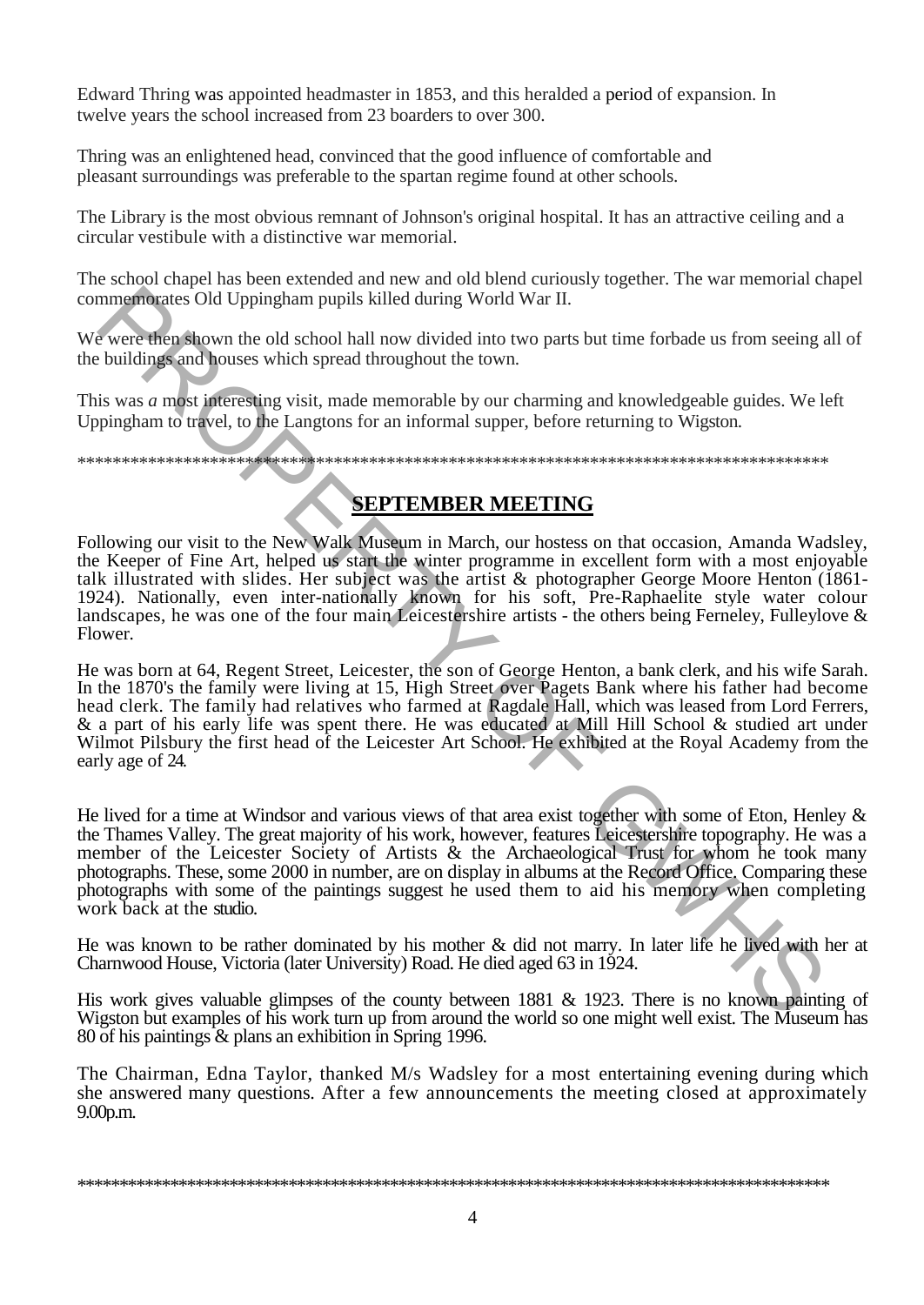## **NEW PUBLICATIONS**

Two new local history booklets have been published recently by our members.

**Bernard Elliott** has been very busy with the 1891 Census for Wigston and supplies a mass of information on the residents of 100 years ago, with some interesting comparisons to entries made in 1881. Wigston in 1891 costs £2.50.

**Jim Colver** has put together a collection of his marvellous drawings of Wigston buildings. Some 50 are featured from the parish church to the 'Prims' cricket payllion each with short descriptive text. All profits will be donated to the F.W.K. Museum.

Wigston Magna, Its Buildings Extant, Altered or Demolished costs £2.80.

Both booklets can be obtained from their respective authors or the F.W.K. Museum Shop.

# **LEICESTER'S VICTORIAN HERITAGE**

The Fund Raising Committee of the F.W.K. Museum have arranged a slide show to be given by Mr. Derek Seaton on Victorian Leicester. It will be held on Saturday 19th November 1994 at 7.30p.m. at Cross Street Methodist Church. Tickets costing £2 each can be obtained from Colin Towell (Telephone 889638) or other committee members.

Mr. Seaton is a Leicester City Guide with Wigston connections -his grandparents were framework knitters in the village. This should prove to be a most interesting evening.

# WIGSTON WHO'S WHO NO: 9 ORSON WRIGHT J.P.

Orson Wright was born on 23/7/1853 in Dunton Bassett, the second child in a family of 4 boys and 2 girls. His father Joseph was a labourer at the time, though later he changed his occupation to butcher and grocer. His mother Maria Wright nee Greenwell was, like her husband, from a family long established in that village.

Orson was apprenticed as a carpenter and as a young man worked at the bench. He moved to Leicester and was a joiner when on 25/5/1874 at St. Margaret's Church he married Ada Harris, daughter of Thomas Harris, a wheelwright. Both bride and groom were 20 years old at the time and lived in Birstall Street. Orson signed his name in the register but Ada made her mark X.

By 1877 he had gone into partnership with his eldest brother Charles as Wright Bros., joiners, bricklayers, builders & contractors. The two lived and traded in All Saints' Road. They worked on many building projects around Leicester, notably in the Knighton Fields, Highfields and Spinney Hill areas. The partnership however did not last and by 1881 Orson and family had moved to Onslow Villas, Knighton Lane, Aylestone where at the age of 27 he had a daughter, Ada Ann aged 5, and three small sons, Albert, Herbert & Orson. He was described as a builder employing 25 men and 2 boys, and was then in partnership with another brother, Joseph Jnr, who was also a beer retailer and shopkeeper. This partnership did not survive either, though, and Charles & Joseph later worked on their own as builder and shopkeeper respectively at various addresses in Leicester.

It was in 1883 that Orson turned his attention to South Wigston. Essentially a speculative builder he bought land and moved his business there, no doubt attracted by the space to expand, the good rail links afforded by the 3 stations and the potential for development which arose when the Midland Railway decided to site an engine repair works there with the prospect of 300 jobs. He established his main business O. Wright & Co., contractors & joiners in his Perseverance Works in Canal Street, together with his Wigston Foundry Co. He bought the existing Wigston Junction Brick & Tile Works which was situated on the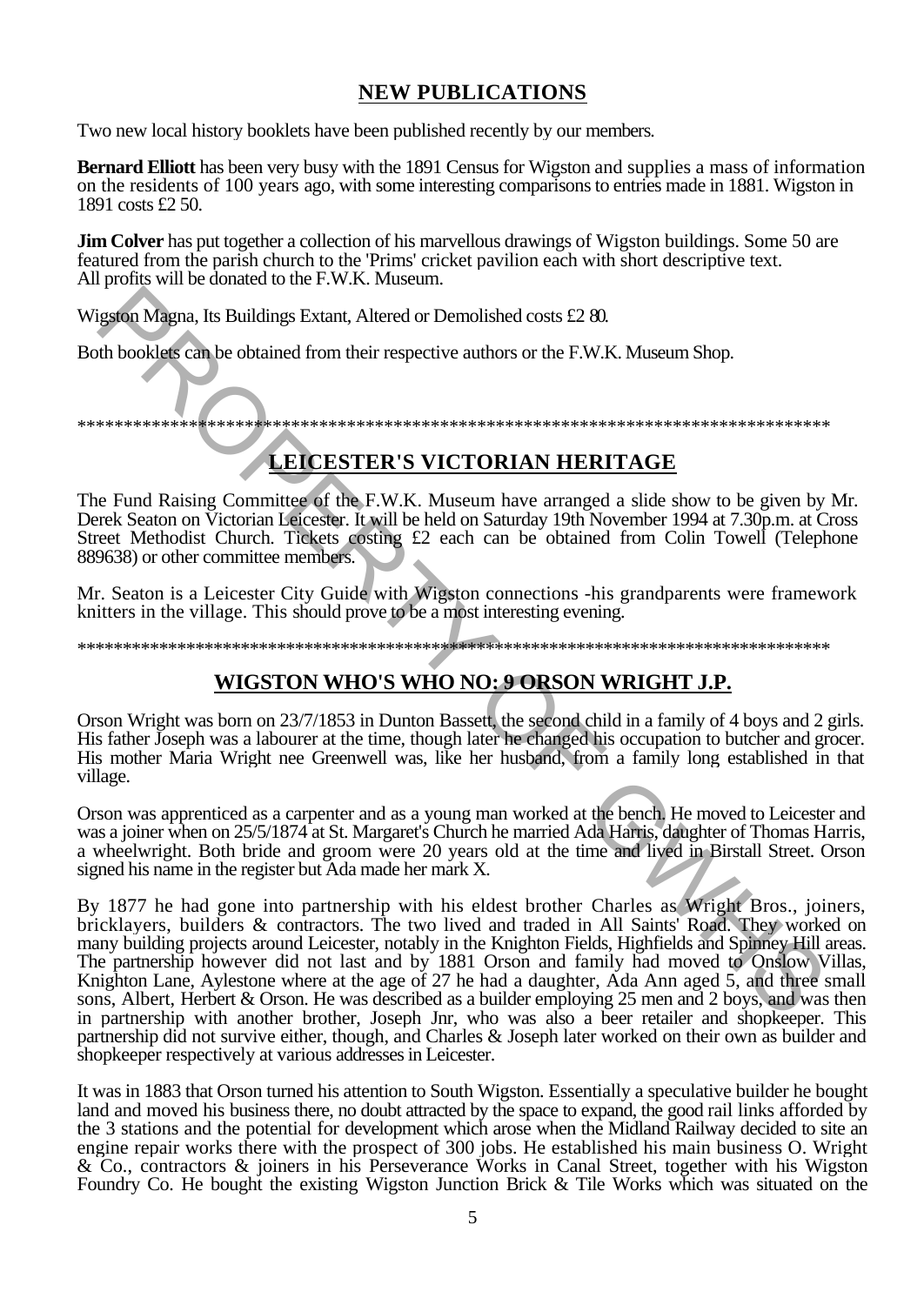corner of Saffron Road and Blaby Road, (now a garage) from a Mr. Healey which he ran in conjunction with the Knighton Junction Brick Company which he already owned. He became completely self sufficient in building materials, only needing to 'import' slates which came by the train load into his own sidings from North Wales. In 7 years he had built 600 identical houses to the south of Blaby Road, each 3 up and 3 down with outside toilet attached to a skullery and coalshed. They were well built if rather monotonous and much appreciated by their new inhabitants. He named two of the new streets Dunton and Bassett after the village of his birth, and others Orange, Water (later re-named Park), Railway, Irlam, Garden, Healey and Timber because they spelt his name O. Wright.

The family moved from Onslow Villas in about 1884 to Venetia House, Aylestone Road before moving to South Wigston about 1886. His home, Ashbourne House, on Blaby Road occupied a site from the present Quicksave to the T.S.B. and was an impressive building with tennis court in the garden. It was later to become the home of successive doctors and was demolished in 1962. The family expanded, another son Shirley had been born in Aylestone and two more, Sidney and Orson, in South Wigston. The previous little boy named Orson had presumably died.

Development continued apace. The north side of Blaby Road was built as was both the Grand and the Duke of Clarence Hotels and even the band stand in the park at a cost of £7. 10. 0! He did not however build St. Thomas' Church. He took the Chair, supported by Mr. T. Ingram, of the committee which organised the project, gave the land, and jointly with his wife, £60 towards the chancel fund, but did not secure the contract to build because his tender was considerably more than that of a Mr. Bland who did get the job. The meeting expressed regret that Orson was not to be the builder but economic considerations had to prevail.

His building activities were not confined to South Wigston. He was responsible in 1885 for the construction of a substantial part of Frederick Street Methodist Church in Wigston and in 1895 he built and endowed a village hall for Dunton Bassett. He developed extensively in the Newfoundpool area of Leicester and also in North Bridge where in 1897 he gave the land for the Woodgate Library. Dunton and Bassett Streets are also to be found there. He had great confidence in the economic future of the town and promoted the idea of the impressive Grand Hotel and Kings Hall in Granby Street which he built in 1896/8. Between 1907/10 he was one of the five contractors working on the huge Derwent Water Scheme in Derbyshire. He was responsible for the Ambergate covered reservoir and part of the aqueduct. For this he had to purchase 2 narrow gauge locomotives to help with the pipe laying, 2 standard gauge locomotives and a 60cm tramway at Heage. icksgeve to the T.S.B, and was an impressive building with tenisis court in the garden. It was line<br>inclusive drop the bonne of successive doctors and was demolished in 1962. The family expanded, anotherly had ogen born in

He invested the money he made from building into other ventures in South Wigston. He owned or had an interest in several companies, notably Orson Wright & Sons, Boot & Shoe Manufacturers, Wigston Hat & Cap Company and Harris Wright & Co., Hosiery Manufacturers. He was chairman of the Wigston Gas Company and of the Leicester Hotels Company.

He was no less active in public life. A staunch Conservative, when the County Council was established in 1889 he became the elected representative for Dunton Bassett. In 1894 he represented Fairfield Ward on Wigston Council and in 1895 he was elected to serve Abbey Ward on Leicester Council. He served as a magistrate, was Vice President of Leics. County Cricket Club and a generous supporter of Leicester Fosse (later City) Football Club. He was a life governor of Leicester Infirmary and took an active part in organising the Infirmary Sports. He was thought to be a Trustee of Higgs' Bequest which made possible the erection of the Swithland Convalescent Homes in connection with the Saturday Hospital Society.

On 18/6/1908 his wife, aged 54, died "after a long and painful illness, patiently born....She was of a retiring disposition and took no part in public life, but in a quiet unostentatious way she had done much useful and philanthropic work in South Wigston where she was held in great esteem." She was buried in Wigston Cemetery. On the grave is inscribed "To live in the Hearts we leave behind is not to die."

Orson did not survive his wife by many years. He died on 10/4/1913, aged 59, having suffered "cardiac trouble of an alarming type" two years earlier. He was buried with his wife. Their daughter, Mrs. Ada Ann Oliver, who also only lived to be 55 is buried with them. The 6 children gave two stained glass windows in the south side of St. Thomas' Church in memory of their parents. The building company appears to have died with its owner but the other companies were run by his sons, and a further one, Burn  $\&$ Orson Wright Ltd., Electrical Factors, of Yeoman Lane, Leicester was to be added in the future.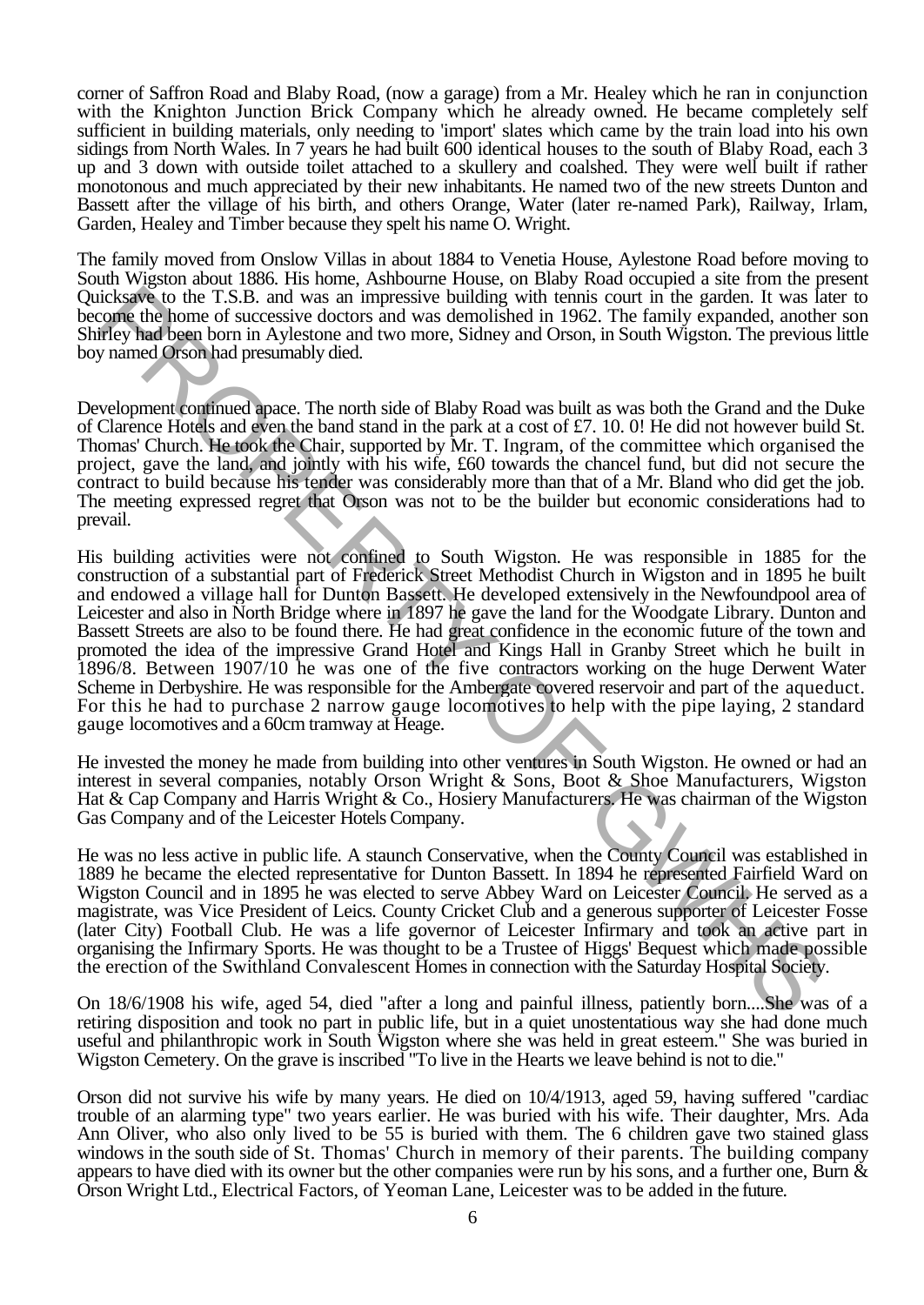The following extracts from a newspaper account of his death give a little more information about him. "The late Mr. Orson Wright was in many respects one of the best known men in the town and county. Essentially a self-made man he combined distinctive personal qualities which made both for business success and for some prominence in public life, whilst in private circles he enjoyed in a large degree the respect and esteem of his friends and also of his political opponents.......it was not perhaps all smooth sailing even in the early days he aimed at big things and there was an element of ill-luck about some of his pet schemes not the man to be deterred by any such obstacles endowed with a dogged perseverance and a tenacity of purpose that enabled him to overcome most difficulties more than once described as the local Cecil Rhodes to whom he bore rather a striking resemblance."

#### **Tricia Berry**

Sources: Birth & Marriage Certificates. Gravestone in Wigston Cemetery. Various Directories. Census Returns for Dunton Bassett, Aylestone & South Wigston. Leicester Chronicle & Leicestershire Mercury 12/4/1913 & 20/6/1908. G.W.H.S. Transaction No: 19 & 24. Urban Study of Wigston & its relationship with Leicester by Alison Tummins. South Wigston & its Parish Church (to commemorate the centenary) by P.G. Holmes, P. Ward & M.E. Nobbs. Midland Peasant by W.G. Hoskins.

#### Leicestershire Husbandry and the Chase

Each in its turn: can any spot of ground,  $\text{Tho}^1$  we search Albion through, more rich be found Than what LEICESTRIAS fertile realms afford With cattle, corn, and herbage amply stor'd Twere most ingenerous here and most unfit Thy commendation, Bakewell, to omit, Whose judgement, skill, and well digested thought Our catties' breed have to perfection brought.

Had Dyer at this later period liv'd, What praises had our ample fleece receiv'd Whose worth let Halifax and Leeds proclaim, And love the country whence the treasure came.

Ye sons of Nimrod eager for the sport. Here to your aged master pay your court. The science of the chase by Meynell taught, Its pleasures here enjoy with health unbought.

**W.P. TAYLOR, 1798** 

Thanks to Shirley Hensman for supplying the above verse,

#### **Lepers and leprosy in medieval Leicestershire**

Now whosoever shall be defiled with leprosy, and is separated by the judgement of the priest, shall have his clothes hanging loose, his mouth covered with a cloth, and he shall cry out that he is defiled and unclean. All the time that he is a leper and unclean, he shall dwell alone without the camp.

'Leviticus 13: 44-46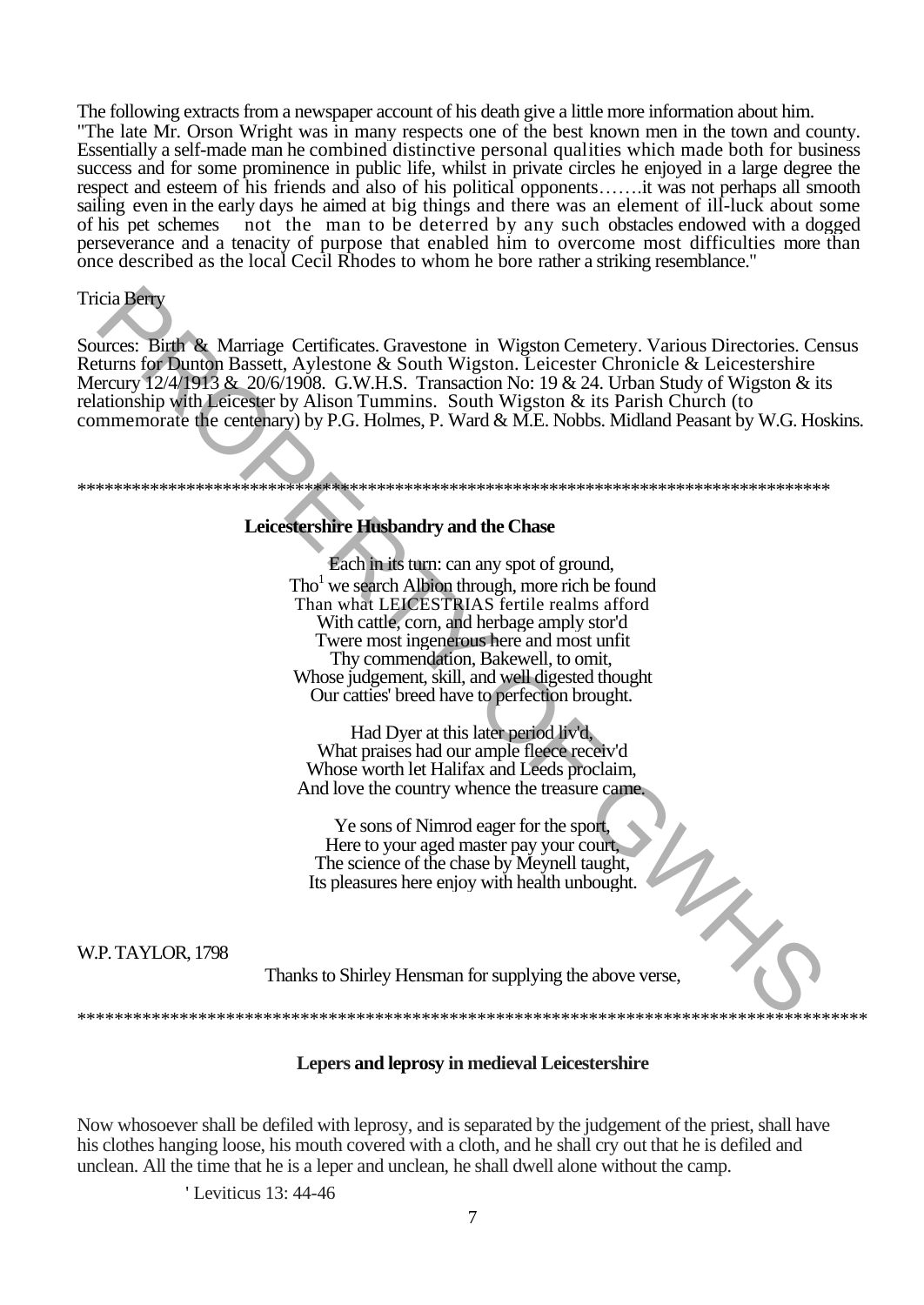Leprosy is a chronic infective disease caused by the bacteria Mycobacterium leprae, discovered in 1854 by Dr. G.H. Armauer Hansen. Modern pathology has identified several types of leprosy, but in history the disease was characterized by disfiguring skin lesions and inflammation, erosion and atrophy of the bone. It was the most feared of all diseases in Europe from the 10th to the 15th centuries.

It used to be thought that the disease was introduced by Crusaders returning from the East, however, earlier evidence of the disease has been found in Scandinavian countries.

The earliest evidence of leprosy in Britain is from the sixth century. Leprosy is mentioned in legal records in both France and Ireland in the eighth century. It is therefore reasonable to assume that it must have existed in considerable numbers to merit legislation. The legislation concerning the segregation of lepers possibly represents a social reaction to the disease, which may at that time have had Biblical associations.

In medieval times the disease was thought of as being a divine punishment for sin, the worse the disfigurement - the more grievous the sin. As a result lepers were social outcasts. The clergy decided if a person was suffering from the disease and they were then banished to live outside the village. Forbidden to eat or drink with the healthy the leper was provided with a bell and a bowl for alms and forced to beg at the wayside for a measly existence. eve system in considerable numbers to merit legislation. The legislation concerning the segregation<br>octavism, social reaction to the disease, which may at that time have had Biblical<br>octavism,<br>medieval times the disease wa

Leprosy is now known to be amongst the least contagious of all transmissible diseases, with an incubation period of about three years. Medieval medical practitioners had no concept of the incubation period and lepers were treated as if the disease were highly contagious.

The incidence of leprosy peaked in the 13th century, with about 200 leper hospitals in England. It began to die out as the population built up an immunity and other diseases, such as tuberculosis, became the major killers.

The Order of St. Lazarus was founded about 1120 to assist pilgrims to the Holy Land, to defend the faith and to provide succour to lepers. Because of this latter association the order may have been established to cater for knights excluded from the Hospitallers and Templars due to infection with leprosy.

The leper hospitals represented a refuge to lepers. The Lazarites did not; however offer their services for free. A sick person would be taken on condition that a portion of land was conveyed to the hospital to help pay for their keep.

Leper hospitals were usually built as a small settlement near to a village, often near to mineral springs, no other effective treatment being known at the time.

In Leicestershire the leper hospital was at Burton Lazars near to Melton Mowbray in the east of the County. It was situated at the top of a hill some distance from the village about 350 yards west of the church.

Earthworks at the site suggest a discernable layout of moats, waterways for curative bathing and a system of ponds possibly to provide fresh fish. A sulphurous spring, used in the eighteenth century as a spa is situated nearby and this may have been responsible for its original siting. At Burton Lazars there was a burial ground, a chapel and a chapter house (where deeds were sealed and business conducted).

In 1913 the site was partly excavated by the Marquis of Granby (later the 9th Duke of Rutland). About 100 medieval floor tiles and some baking ovens were unearthed. The tiles were each about 4 1/2 inches square and were made of red clay with a greenish/yellow glaze, probably made in the 15th century. The designs represented in some cases the Coats of Arms of noble families. The tiles are said to be displayed in the British Museum. Since the 1913 excavation the site has remained undisturbed. Interpretation of such a site will always be difficult; its size and function changing over a two hundred year period.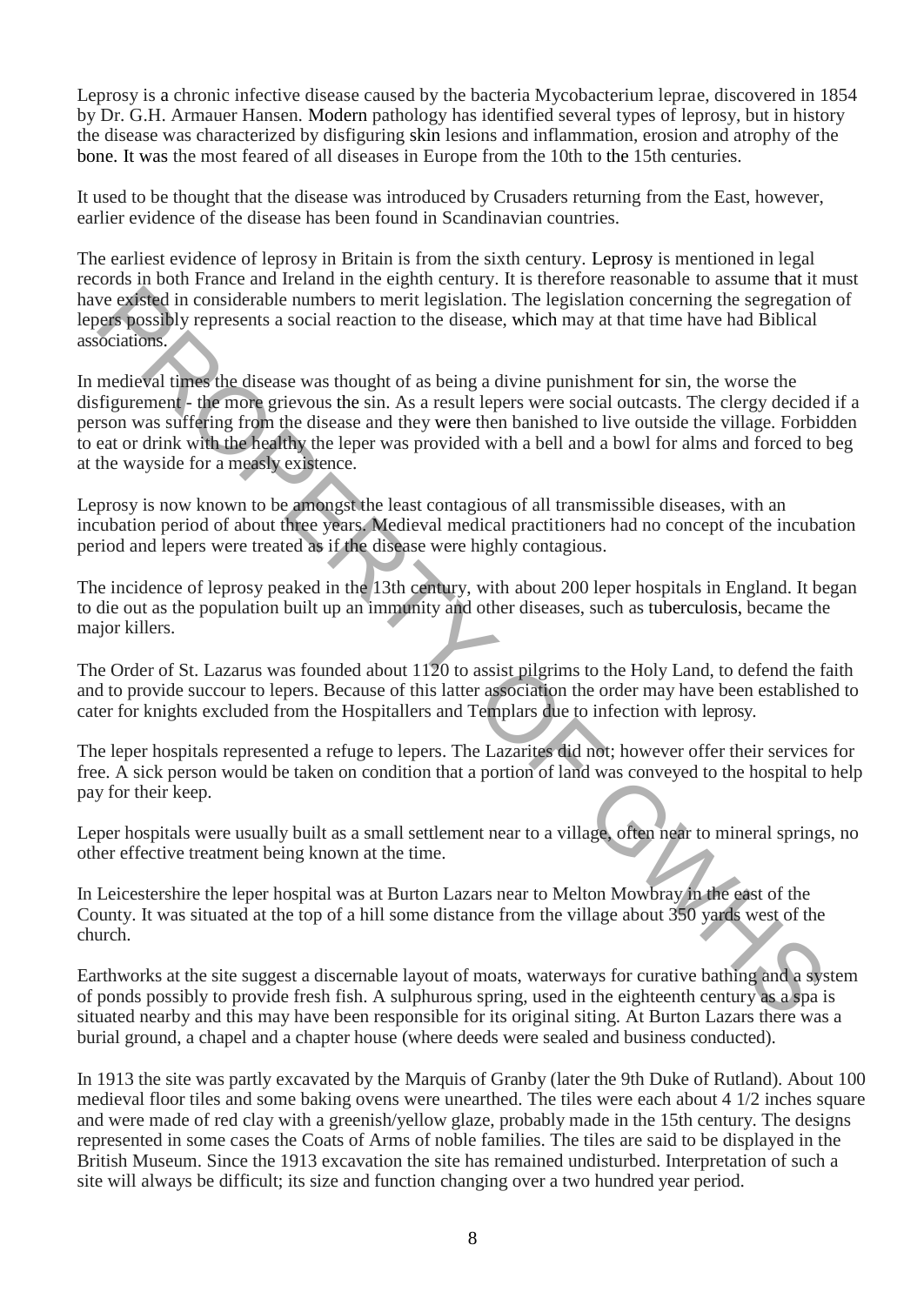The Hospital was founded by Roger de Mowbray who granted,

... to the lepers of St. Lazarus without the walls of Jerusalem 2 carucates of land, a house, mill etc. at Burton ...

It was built by a general collection in England for the relief and support of lepers. The date is uncertain but it is unlikely to have been before 1138 when Roger was still a young man and was certainly before 1162.

Roger de Mowbray had participated in the Second Crusade (1147) and during his stay in Palestine he may have become acquainted with the Order of St. Lazarus.

The principal of the hospital was know as the Master. The Master of Burton Lazars exercised control over all establishments of the Order of St. Lazarus in England. The Burton Hospital also had possession of a number of lesser houses including one at Tilton. Its endowment included land and rectories granted by a range of secular benefactors.

Very little is known of the internal life of the Hospital. There was usually the Master, eight brothers, living according to the Augustine rule, and an unspecified number of lepers. Special attention was paid to food and clothing for the lepers. The lepers had a regular supply of material for their clothing and a tailor to make up the garments. Hygiene was strictly enforced with regular changes of bedding and rushes for the floors. All inmates were supposed to attend church services and to do odd jobs about the Hospital. e principal of the hospital was known as the Master. The Master of Buron Lazzar section of the Buron Line Buron is the Master control of the Buron Hospital control of the Buron Hospital and possession of a more of Esset ho

In 1404 a cartulary of the house was drawn up to describe its holdings. A traveller of the time described Burton Hospital as <sup>11</sup> a very fair hospital and collegiate church".

The decline started in the 14th century and may have been connected to widespread famine of the time, and increased immunity in the population. The Black Death decimated the population of England. Lepers, in particular, were susceptible to infection due to their already weakened state. From then on the number of leper hospitals rapidly declined.

The hospital at Burton Lazars existed for at least four hundred years. Having survived the widespread decimation of religious houses by Henry VIII in 1535-40 it was completely surrendered to the Crown on the 4th of May 1544.

Chris Smart

"What strange ideas people have about leprosy, doctor.

"They learn it from the Biole. Like sex."

Graham Greene, A burnt-out case

### **Bibliography**

Bourne, Terry and David Marcombe, eds. The Burton Lazar Cartulary: a medieval Leicestershire estate. Nottingham: University of Nottingham, Department of Adult Education, 1987.

Brody, Saul Nathaniel. The disease of the soul: leprosy in medieval literature. London: Cornell University Press, 1974.

Cartwright, Frederick F. A social history of medicine. London: Longman, 1977.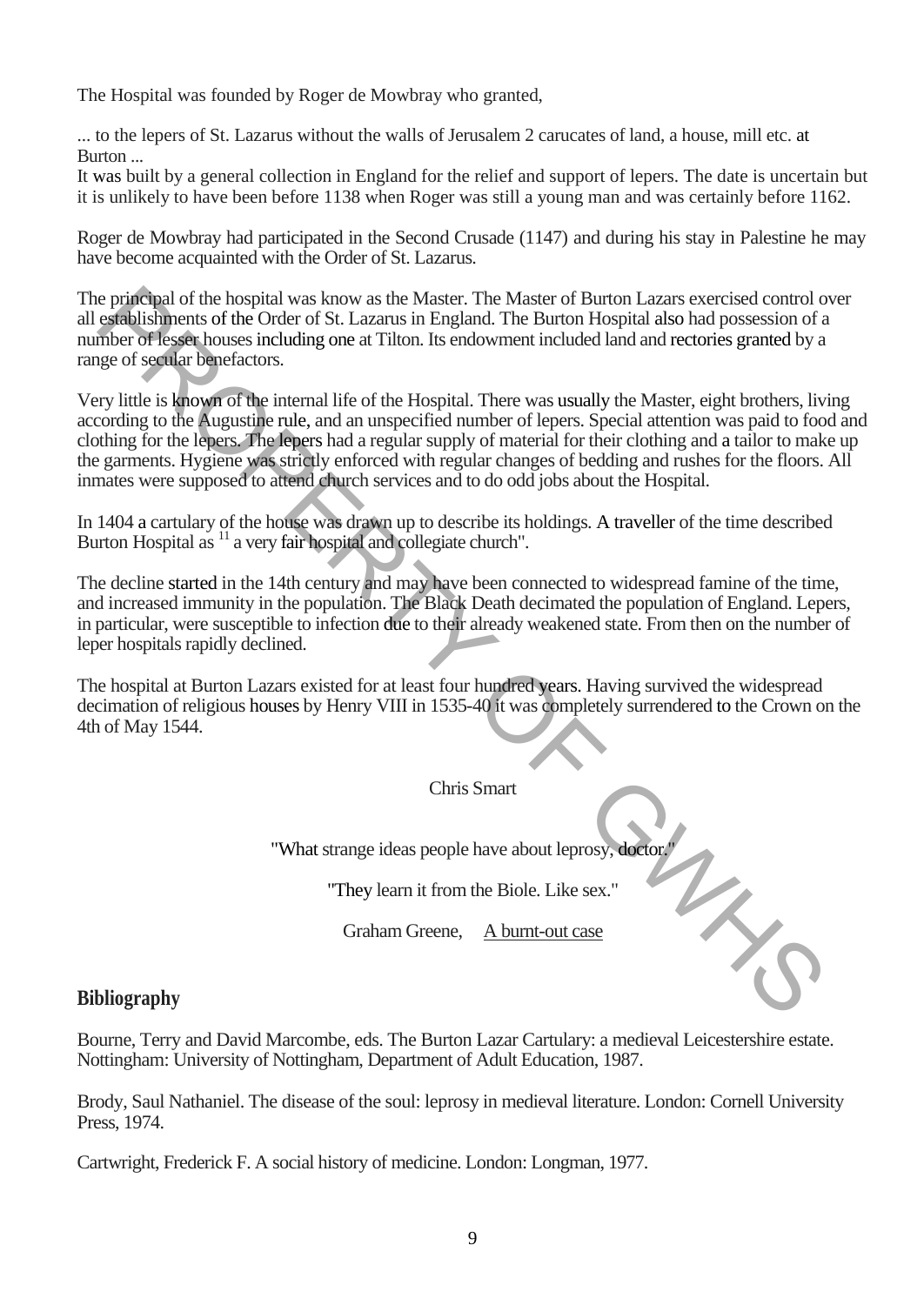Manchester, Keith. A leprous skeleton of the 7th century from Eccles, Kent, and the present evidence of leprosy in early Britain. Journal of Archaeological Science, 1981, 8, p.205-209.

Nichols, J.G. History and antiquities of Leicestershire. Vol.2., p.272-6.

Pevsner, Nikolaus. The buildings of England: Leicestershire and Rutland. 2nd ed., revised by Elizabeth Williamson. London: Penguin books, 1984.

Rothery, Constance D. Burton Lazars: the story of a village. Burton Lazars: Burton Book Account, 1980.

Victoria county history of Leicestershire. Vol.2, p.36-9.

\*\*\*\*\*\*\*\*\*\*\*\*\*\*\*\*\*\*\*\*\*\*\*\*\*\*\*\*\*\*\*\*\*\*\*\*\*\*\*\*\*\*\*\*\*\*\*\*\*\*\*\*\*\*\*\*\*\*\*\*\*\*\*\*\*\*\*\*\*\*\*\*\*\*\*\*\*\*\*\*\*\*

# **POTTED ENGLISH CHURCH HISTORY**

*with special attention to All Saints, Wigston Magna* 

Christianity spread rapidly through Britain from its introduction in 597AD. Previously, it had been known during the last years of the Roman empire, but had been forgotten with the downfall of the empire. Pope Gregory the Great (C540-604AD) sent a priest called Augustine (later St Augustine) to convert the heathen population, with the aid of 40 monks.

From this period, churches and monasteries began to be built. The churches were for worship by the laity, where marriages, baptisms and funerals took place. In monasteries, nuns and monks lived away from the temptations of the world, serving God by continual prayer, and by taking vows of poverty, chastity and obedience.

Different to the monks were the friars, who did riot shut themselves away from the world, but mixed with the laity, preaching and giving aid. Friars relied upon the charity of other people as they were forbidden their own land, while the monasteries provided a rich income for the monks.

Throughout the Dark Ages and Middle Ages, English churches were part of the Roman Catholic church. Towards the end of the Middle ages, this was causing discontent. Papal taxes were unpopular, as this meant that money from local churches was removed to the bloated coffers of the Vatican, sometimes money which the parish could ill afford to send due to poverty or the disrepair of the parish church, which was judged to be of greater importance than Rome by the peasantry. The Northern aisle of the present church dates from the late 13th century, the Southern aisle, chancel, tower and spire from the early 14th century. The roof fell in during the 17th century and had to be replaced. By this time, Wigston was one of the wealthiest parishes in the country. In the Doomsday book (1086), Wigston is mentioned as being the largest village in Leicestershire. **PROTTED ENGLISH CHURCH HISTORY**<br>
With special attention to All Saints, Wigston Magna<br>
with special attention to All Saints, Wigston Magna<br>
Christianity speed rapidly through Britain from its introduction in 597AD. Previo

Papal claims of authority were also unpopular. William the Conqueror refused to accept the claim of Pope Alexander II to be his overlord soon after his victory at Hastings.

By the Middle Ages, priests had become lazy and unconscientious. Pluralism, where a priest received the stipend (wage) from two or more churches, but actually preached at only one of them, had become common. Known Pluralists at All Saints include John de Hale (who was a Dean in Cornwall), William Newport (who was Chancellor of Lichfield Cathedral) and Robert Grave. One of the most extreme examples of Pluralism was that of Thomas Wynter (son of Cardinal Wolsey, aide of Henry VIII) who was Dean of Wells, Archdeacon of York and Richmond, Chancellor of Salisbury, Provost of St Peters and rector of various churches in Yorkshire and Suffolk. A Pluralist usually employed an ill-paid preacher (often the son of local landowners) to take the duties of the absent rector.

It is mentioned in Piers the Ploughman by William Langland that priests were often unable to read or write. Out of *12* parishes in Berkshire in 1222, 5 priests were unable to understand or say the mass.

"I have been priest and **parson** for 30 winters past

But I cannot solfa or sing or read a Latin life of saints ...in mass book or Popes edict I cannot read a line"

Another problem in the church was the selling of pardons and indulgences, remission from the penalties of sin for those able to pay for it.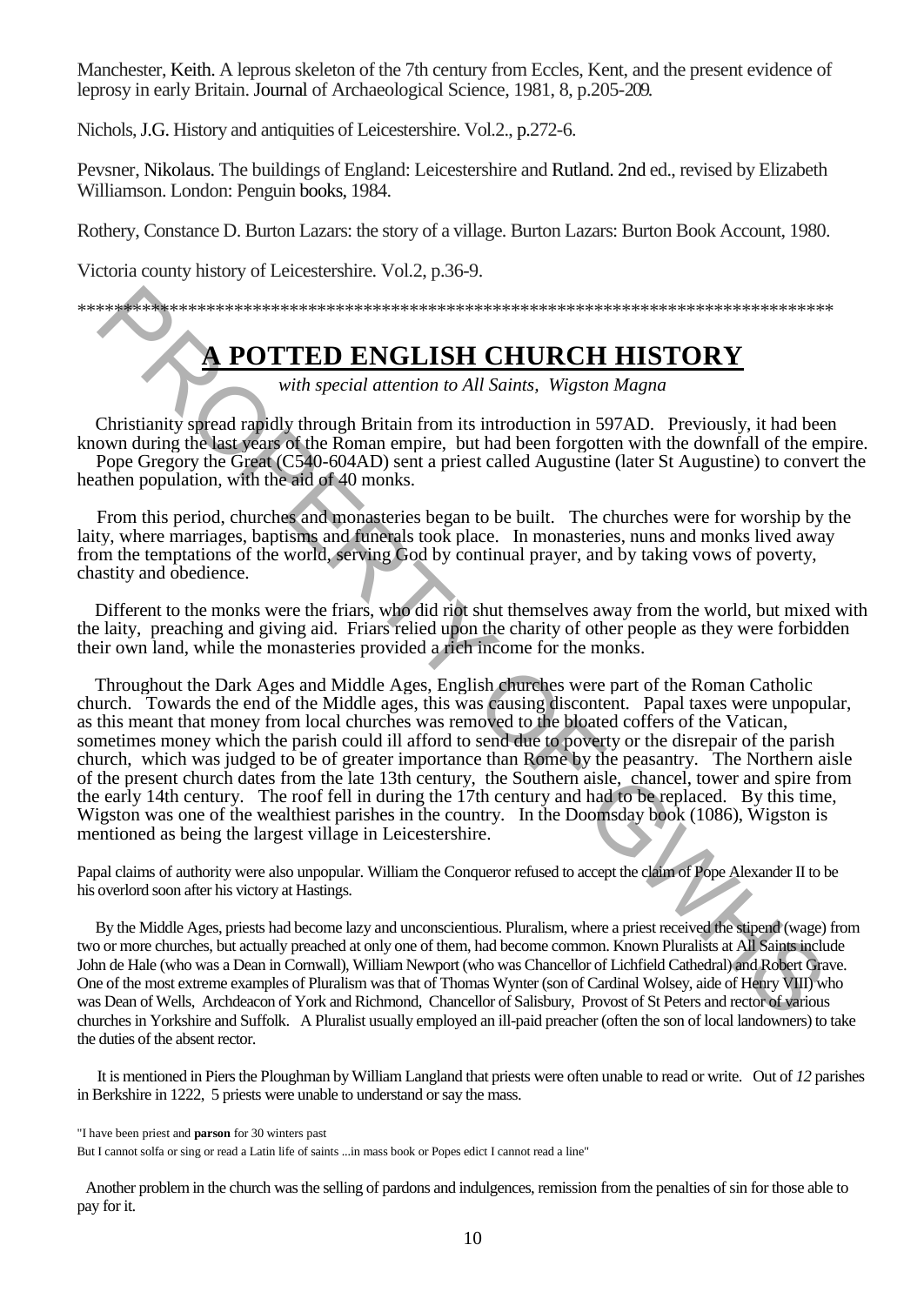Attached to All Saints was a great deal of land which was profitably farmed. This land was owned by Lenton Priory in Nottinghamshire from the 12th century. In return for the profits from the land, the Priory paid the priests stipend, and for the upkeep of the chancel.

The Reformation was perhaps the most important event in English Christianity since its introduction in 597AD. Throughout Europe during the 14th-17th centuries, changes began to occur in the Church due to the work of Luther in Germany, and Zwingli and Calvin in Switzerland. The control of the Papacy on the various churches throughout Europe was coming to an end. In England, the Reformation occurred not only because of the preaching of Luther and others, but also because of social dissatisfaction at the corruption of the church, at the fact that services were in Latin, which was not spoken by the laity, and because of the desire of Henry VIII to divorce his first wife and marry Anne Boleyn (this is a very simplified account of the reasons behind the Reformation). England broke away from Rome and the Church of England reformed with Henry VIII as its head. John Edmonds, the last Catholic priest of All Saints resigned in July 1507, and was replaced a few days later by William Reede, the first Church of England vicar. At this time the church was in a state of disrepair due to a lack of funds from Lenton Priory (which was closed down and ransacked a few years later along with the other monasteries in England). By the time Thomas Thorneton became vicar in 1577, All Saints was one of the wealthiest parishes in the country. Thorneton had previously been private chaplain to Elizabeth I, arid it is thought that she visited the church although there is no record of this. On the North side of the church tower, below the clock, can be seen a black diamond outline where the board featuring Elizabeth's coat of arms is thought to have been. Thorneton closed down St Wistan's church, also in the parish.

For a time it was used as a school, before reverting back to a church. The monarch of England was now the patron of the church. This continued until the formation of the commonwealth in 1649, when Charles I was executed and Oliver Crommwell became lord protector. It is thought that Oliver Crommwell spent the night in Wigston on 14th June 1645. A parliamentary committee was formed to deal with the funding of parishes formerly under the monarch. In 1652, the community at Wigston contacted this committee;

"The inhabitants of Wigston, being 160 families, ask for £50 for Zachary Burrough, minister of Wigston, he having 10 children and only £10 a year besides [the villagers'] charity."

The £50 was to be taken from Sir James Stonehouse, who was being punished for his support of the king during the civil war. However, creditors had already seized Sir James<sup>1</sup> property and the money from him did not appear -it is not known whether money was provided from somewhere else. During the years that England was a commonwealth (1649-1660), the radically Protestant Puritans became powerful. Puritans were not in favour of the theatre and church ornamentation such as stained glass amongst other things. A Puritan minister was appointed to churches. At Wigston a man called William Thorpe replaced Zachary Burrough (although not straight away as we can see from the date of the parliamentary record quoted). All Saints seems to have largely escaped the widespread "purification" of churches which occurred at the time although Roundheads (soldiers supporting Oliver Crommwell) stole the Communion silver. The Commonwealth ended in 1660 and Sampson Hopkins was made vicar of the parish in 1665. William Thorpe may have remained for the extra five years or he may have been replaced by Zachary Burrough. E. And readvoking the Best control of the basis is specified at the specified of the application of the specified of the specified of the specified of the specified of the specified of the specified of the specified of th

The stolen silver was replaced by George Davenport, one of the large Wigston family who were landowners in the area for over 400\* years. There is a stained glass window in the North isle in his memory. ' George Davenport was also a priest of a parish near Durham, where he was buried. His brother John was vicar of All Saints church for 13 years from 1693. From the 18th century, very little of major interest has happened, either in the Church of England or at All Saints. It is thought that some of the later vicars were Pluralists, including Dillingham Boswell who died at Dean in Bedfordshire.

William Romanis, vicar from 1863, was a hymn writer. One of his works which begins "Round me falls the night" can be found in several hymn books.

He lived in the old vicarage with his sisters and was chairman of the parish council for a time.

In 1902, Robert Cecil Palmer became vicar. He was the first vicar to live in the present vicarage, which was built in 1909 for a little over £1000. In 1912 he left his wife and children and ran away to Canada with a young lady and most of the church funds. His wife had all her personal property confiscated to pay for the losses, and the next vicar, Thomas Wright had to make up the difference before he was instituted. During the 1920s, while Wright was vicar, he was assisted by George West, who went on to be vicar at Peatlirig Parva, near Wigston. West then moved back to Wigston to become vicar of All Saints, while Wright took up West's old position in Peatling Parva. The present vicar, John Green was an assistant to the previous vicar, Basil Tudor Davies.

All Saints church is the oldest and most impressive building in Wigston. It has more carved faces around its windows and arches than almost any other church in England of a similar size - even Leicester Cathedral has fewer. With radical changes